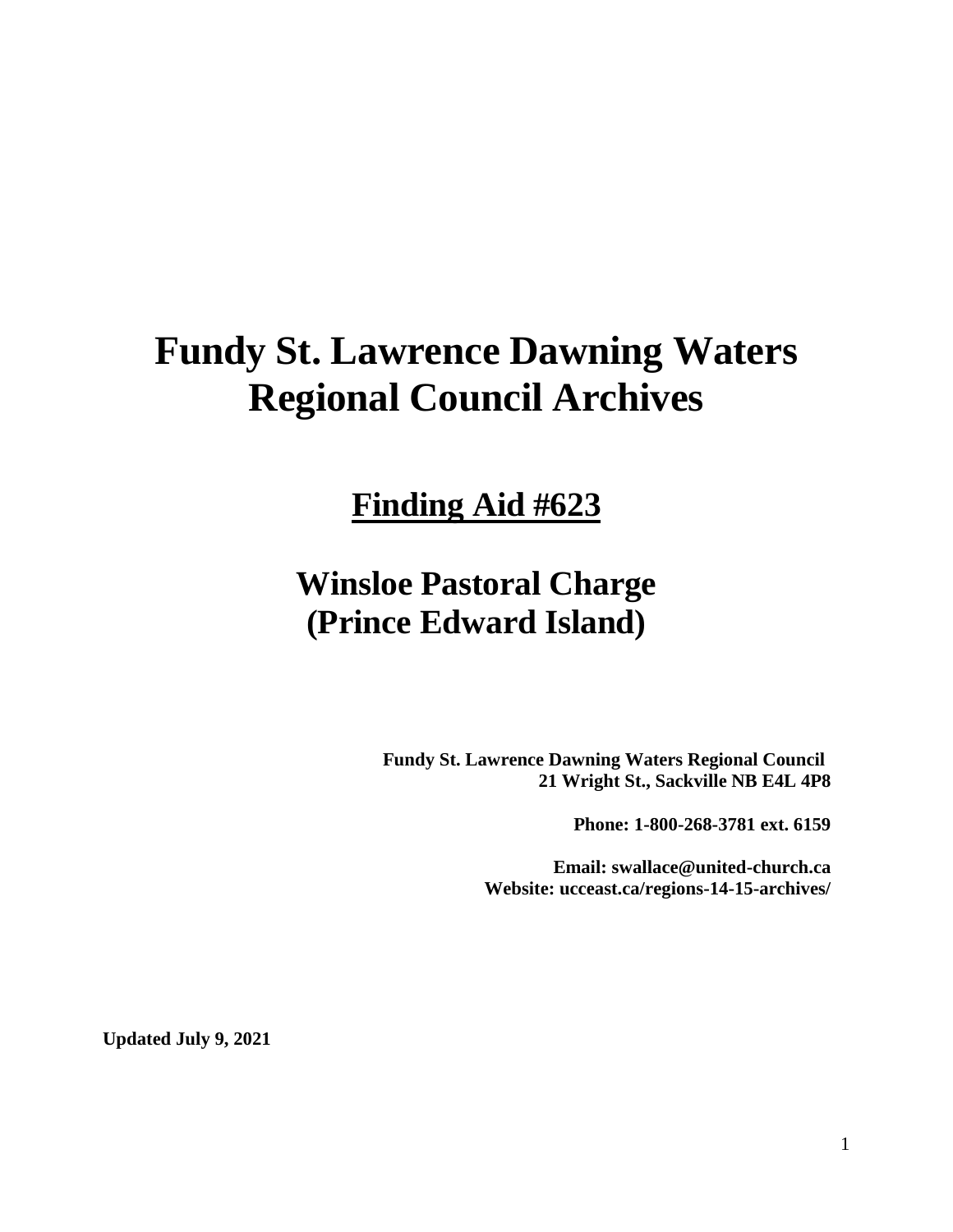## **Table of Contents**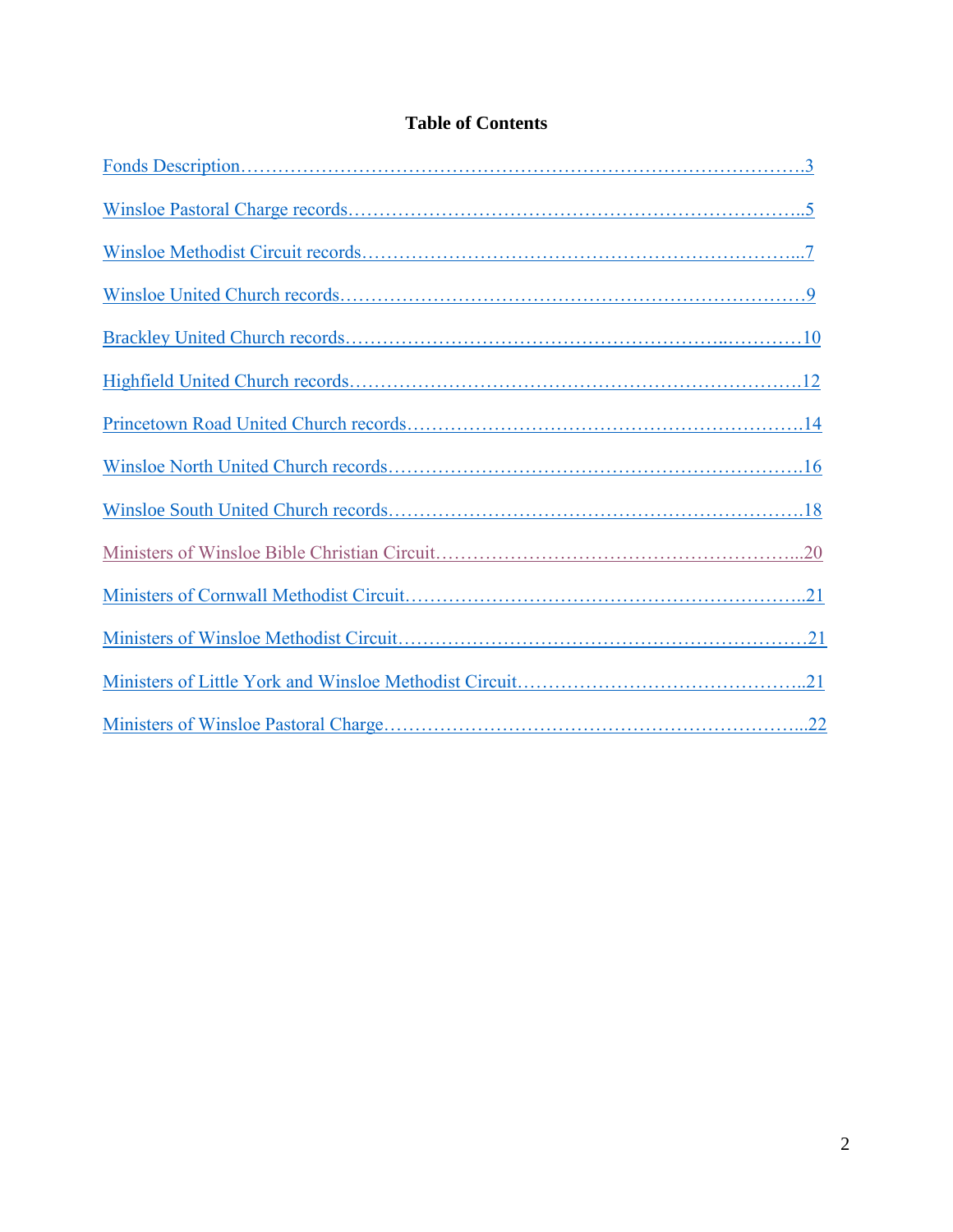<span id="page-2-0"></span>**Reference Number:** PC/623 **Title:** Winsloe Pastoral Charge fonds **Dates:** 1883; 1906-1910; 1925; 1927-2019 **Extent:** 1.29 metres of textual records and 1 photograph

**Administrative History:** A pastoral charge consists of one or more communities of faith under the spiritual leadership of a minister. The pastoral charge title usually reflects the breadth of the geographic area encompassing the charge.

Winsloe Pastoral Charge is located on Prince Edward Island and consists of the community of faith of Winsloe United Church.

In 1925, the Congregational, Methodist and most Presbyterian Churches were united into one denomination--The United Church of Canada. At this time, Winsloe Pastoral Charge contained the preaching points of Winsloe North, Winsloe South, Highfield, and Princetown Road. Brackley United Church became part of Winsloe Pastoral Charge in 1967.

In 1998, the congregations of Brackley, Highfield, Princetown Road, Winsloe North, and Winsloe South amalgamated to form Winsloe United Church. A new church building was constructed at this time.

Effective January 1, 2019, The United Church of Canada underwent some structural changes including the elimination of all Presbyteries. At this time, Winsloe Pastoral Charge became part of the Fundy St. Lawrence Dawning Waters Regional Council.

**Custodial History:** Information about the custody of these records prior to acquisition is incomplete.

**Scope and Content:** Fonds consists of minutes; reports; a membership directory; correspondence; reports; financial statements; legal documents; newsletters; a scrapbook; attendance records; a cemetery plot map; orders of service; a minister's address; a photograph; a photocopy of a diary; and unpublished histories from Winsloe Pastoral Charge and its Methodist antecedents. Fonds is composed of the following sous-fonds:

Winsloe Pastoral Charge records Winsloe Methodist Circuit records Winsloe United Church records Brackley United Church records Highfield United Church records Princetown Road United Church records Winsloe North United Church records Winsloe South United Church records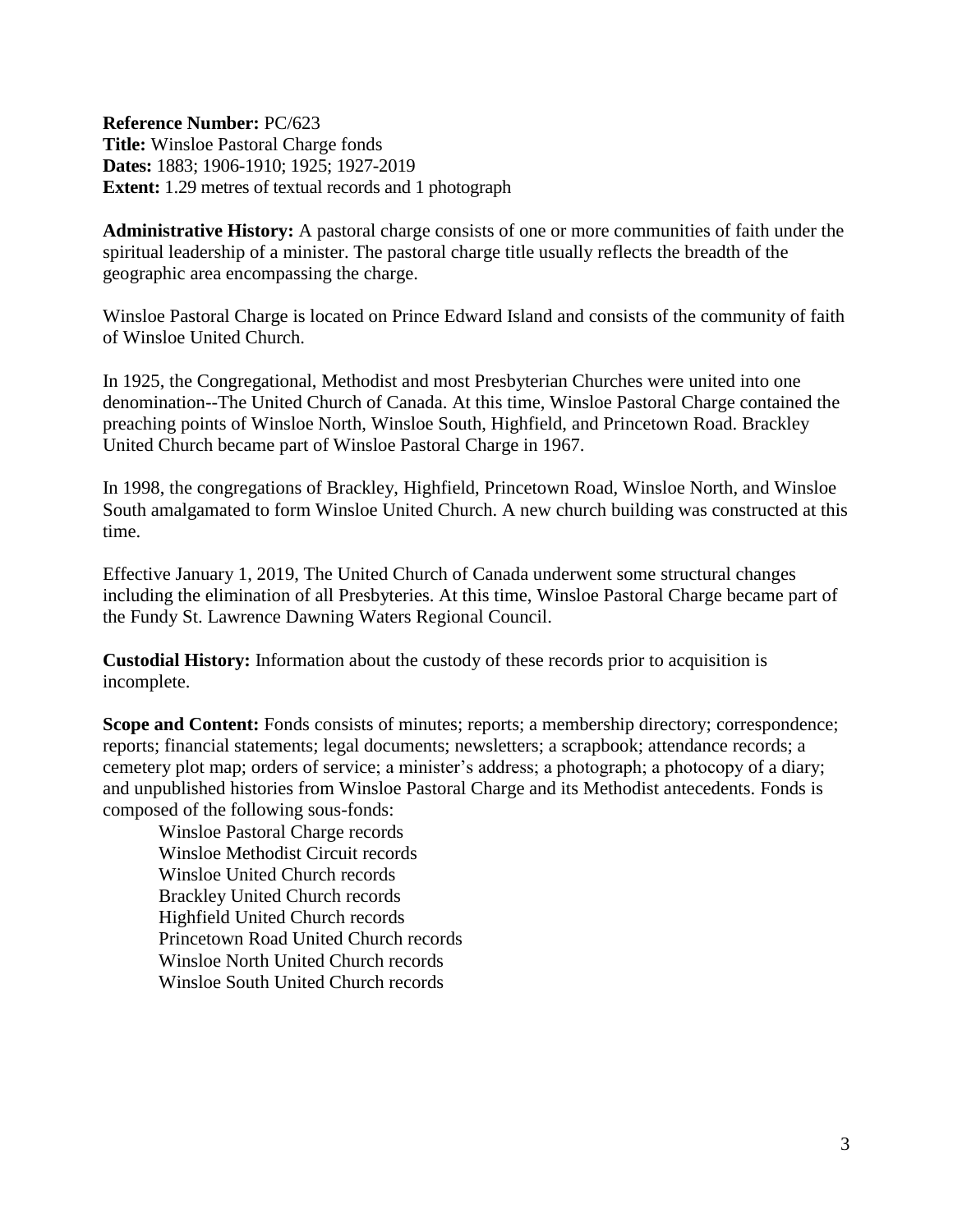## **Notes:**

**Source of Supplied Title Proper:** Title based on contents of fonds.

**Accruals:** Further accruals are expected.

**Immediate Source of Acquisition:** Records were received from the pastoral charge in 2004 (accessions 04-051 and 04-061); 2007 (accession 07-008); 2012 (accession 12-021); 2018 (accession 18-100); and 2020 (accession 20-025).

**Related Records:** See Central Queens Pastoral Charge fonds and West River Pastoral Charge fonds.

**Associated Material:** Some records have been microfilmed by the Provincial Archives of Prince Edward Island including records of the Hunter River Methodist Circuit which would encompass some of the churches in this pastoral charge.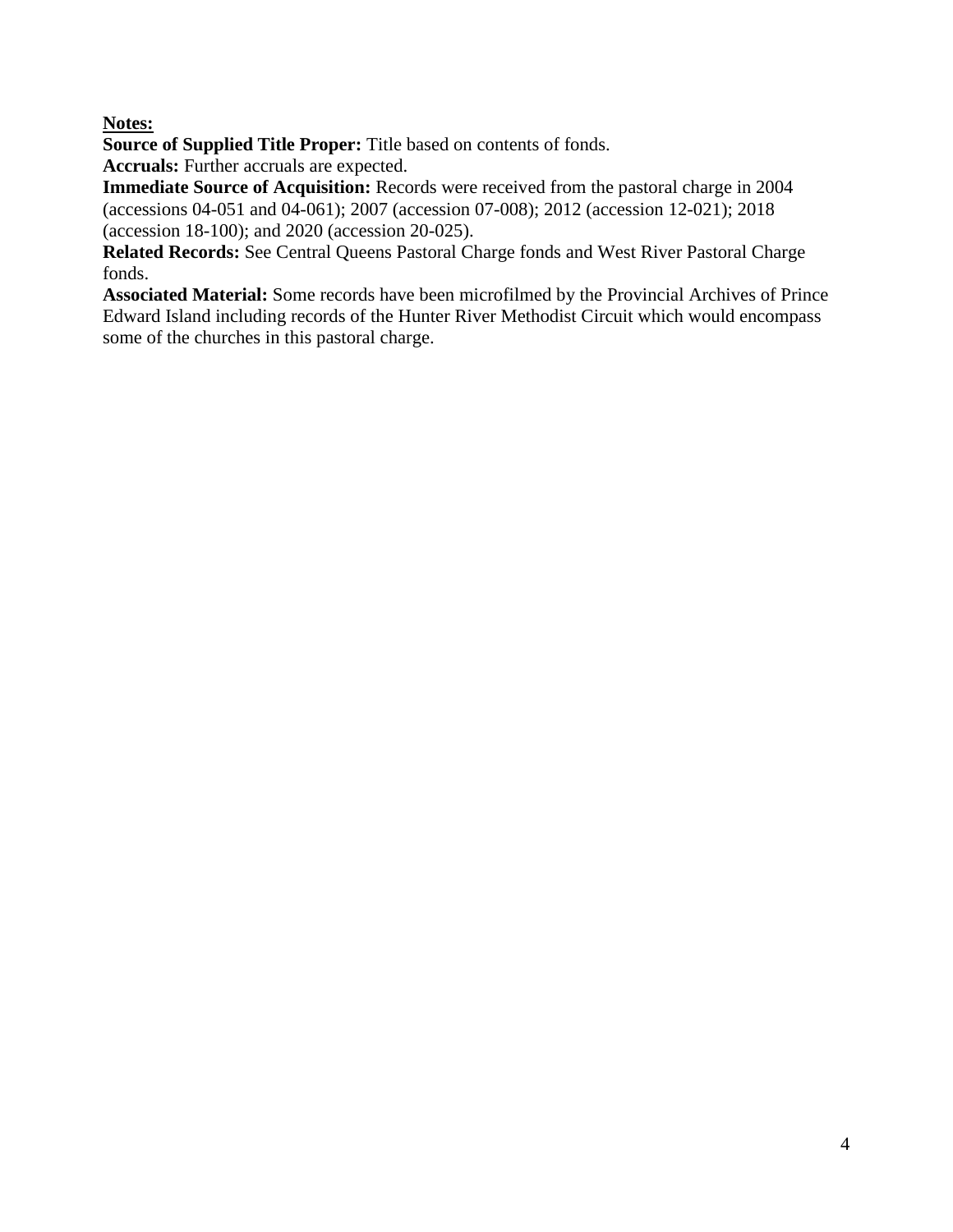<span id="page-4-0"></span>**Reference Number:** PC/623/1 **Title:** Winsloe Pastoral Charge records **Dates:** 1927-2019 **Extent:** 9 cm of textual records

**Scope and Content:** Sous-fonds consists of minutes; correspondence; reports; financial statements; newsletters; an order of service; and unpublished histories from Winsloe Pastoral Charge. Sousfonds is composed of the following series:

Records of Congregation Records of Treasurer Records of Committees Records of Women's Organizations Annual Reports **Newsletters** Orders of Service Church Histories

### **Note:**

**Source of supplied title proper:** Title based on contents of sous-fonds.

## **File List:**

#### **Records of Congregation**

| <b>File Title/Description</b><br><b>File Number</b>     | <b>Dates</b>                       |
|---------------------------------------------------------|------------------------------------|
| PC/261/6<br>Pastoral Oversight reports for PEI          | 1980-1983                          |
| Presbytery                                              |                                    |
| <b>Records of Treasurer</b>                             |                                    |
| <b>File Number</b><br><b>File Title/Description</b>     | <b>Dates</b>                       |
| PC/261/2<br><b>Financial statements</b>                 | 1927; 1938-1970                    |
| PC/261/3<br>Home Mission grants applications            | 1942-1967                          |
| <b>Records of Committees</b>                            |                                    |
| <b>File Number</b><br><b>File Title/Description</b>     | <b>Dates</b>                       |
| PC/261/5<br>Manse Committee correspondence and          | 1975-1983                          |
| reports                                                 |                                    |
| Most of the file is about water quality of the<br>manse |                                    |
| <b>Records of Women's Organizations</b>                 |                                    |
| <b>File Number</b><br><b>File Title/Description</b>     | <b>Dates</b>                       |
| UCW General minutes and roll<br>PC/196/1                | October 1967-March 21,<br>1972     |
| <b>UCW</b> General minutes and roll<br>PC/196/2         | June 22, 1972-February 23,<br>1978 |
| PC/196/3<br><b>UCW</b> General minutes and roll         | May 1978-September 1984            |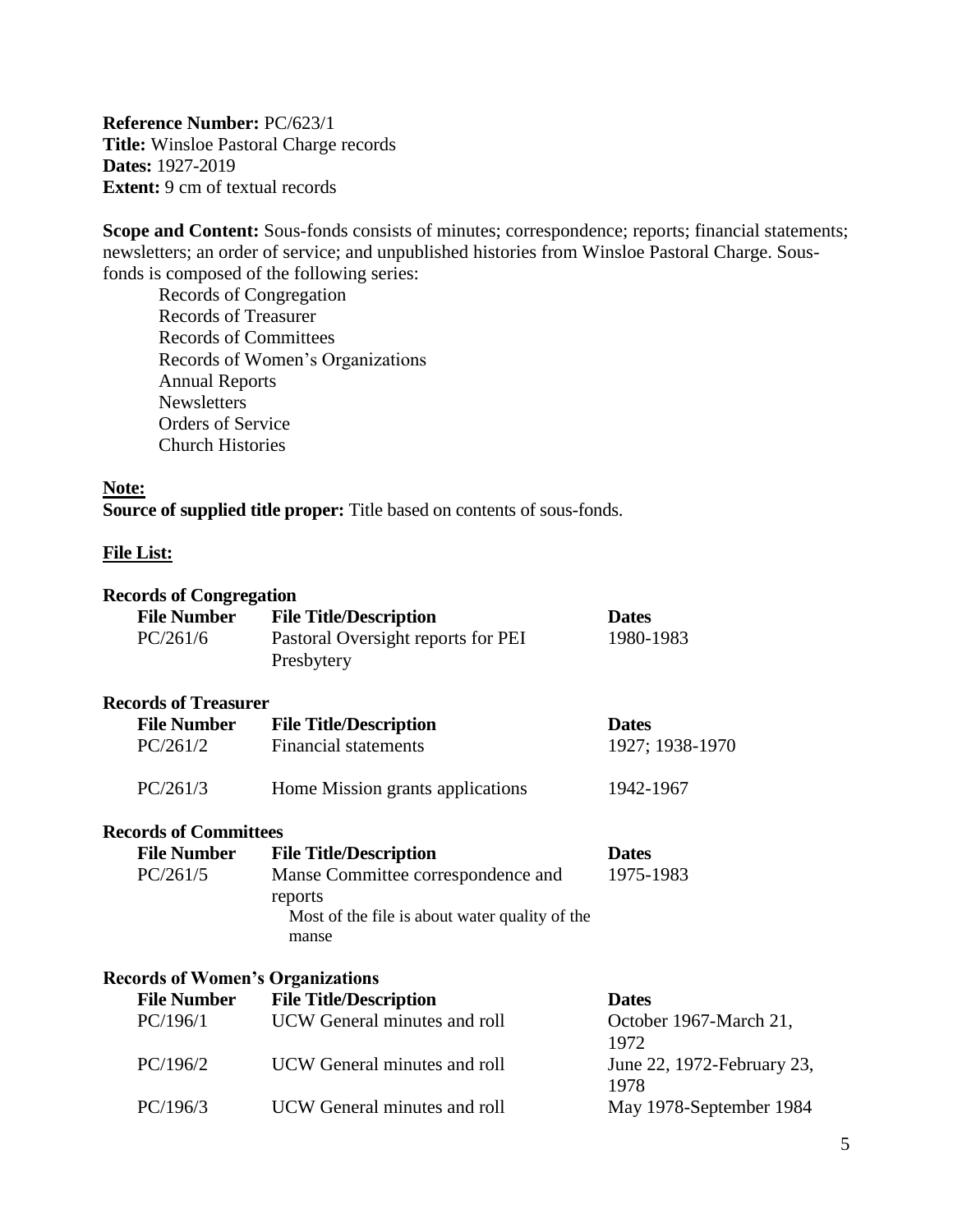| PC/196/4                                              | UCW General minutes and roll                                                                                         | November 21, 1984-<br>November 29, 1989                                                                |
|-------------------------------------------------------|----------------------------------------------------------------------------------------------------------------------|--------------------------------------------------------------------------------------------------------|
| PC/196/5                                              | UCW General minutes and roll                                                                                         | November 22, 1989-<br>December 5, 2001                                                                 |
| <b>Annual Reports</b><br><b>File Number</b><br>AR/617 | <b>File Title/Description</b><br>Annual reports                                                                      | <b>Dates</b><br>1974-1987; 1990; 1992-<br>1999; 2001-2005; 2007-<br>2019                               |
| PC/261/14                                             | <b>Statistical reports for The United Church</b><br>of Canada                                                        | 1942-1957                                                                                              |
| PC/261/15                                             | <b>Statistical reports for The United Church</b><br>of Canada                                                        | 1958-1967                                                                                              |
| PC/261/16                                             | Statistical reports for The United Church<br>of Canada                                                               | 1968-1976                                                                                              |
| PC/261/17                                             | Statistical reports for The United Church<br>of Canada                                                               | 1977-2004                                                                                              |
| <b>Newsletters</b><br><b>File Number</b><br>PC/1483/1 | <b>File Title/Description</b><br>The Winsloe United newsletter                                                       | <b>Dates</b><br>January/February 2002<br>(Volume 2, Issue 1);<br>May/June 2002 (Volume 2,<br>Is sue 3) |
| <b>Orders of Service</b>                              |                                                                                                                      |                                                                                                        |
| <b>File Number</b><br>PC/261/12                       | <b>File Title/Description</b><br>Order of service for 60 <sup>th</sup> anniversary of<br>The United Church of Canada | <b>Dates</b><br>1985                                                                                   |
| <b>Church Histories</b>                               |                                                                                                                      |                                                                                                        |
| <b>File Number</b><br>CH/622                          | <b>File Title/Description</b><br>-Ministers of Winsloe Road, P.E.I., 1832-<br>1978                                   | <b>Dates</b><br>1978                                                                                   |
|                                                       | -Brief report on Winsloe Pastoral Charge<br>by Rev. T.R. Goudge, 1 p., [1967]                                        | [1967]                                                                                                 |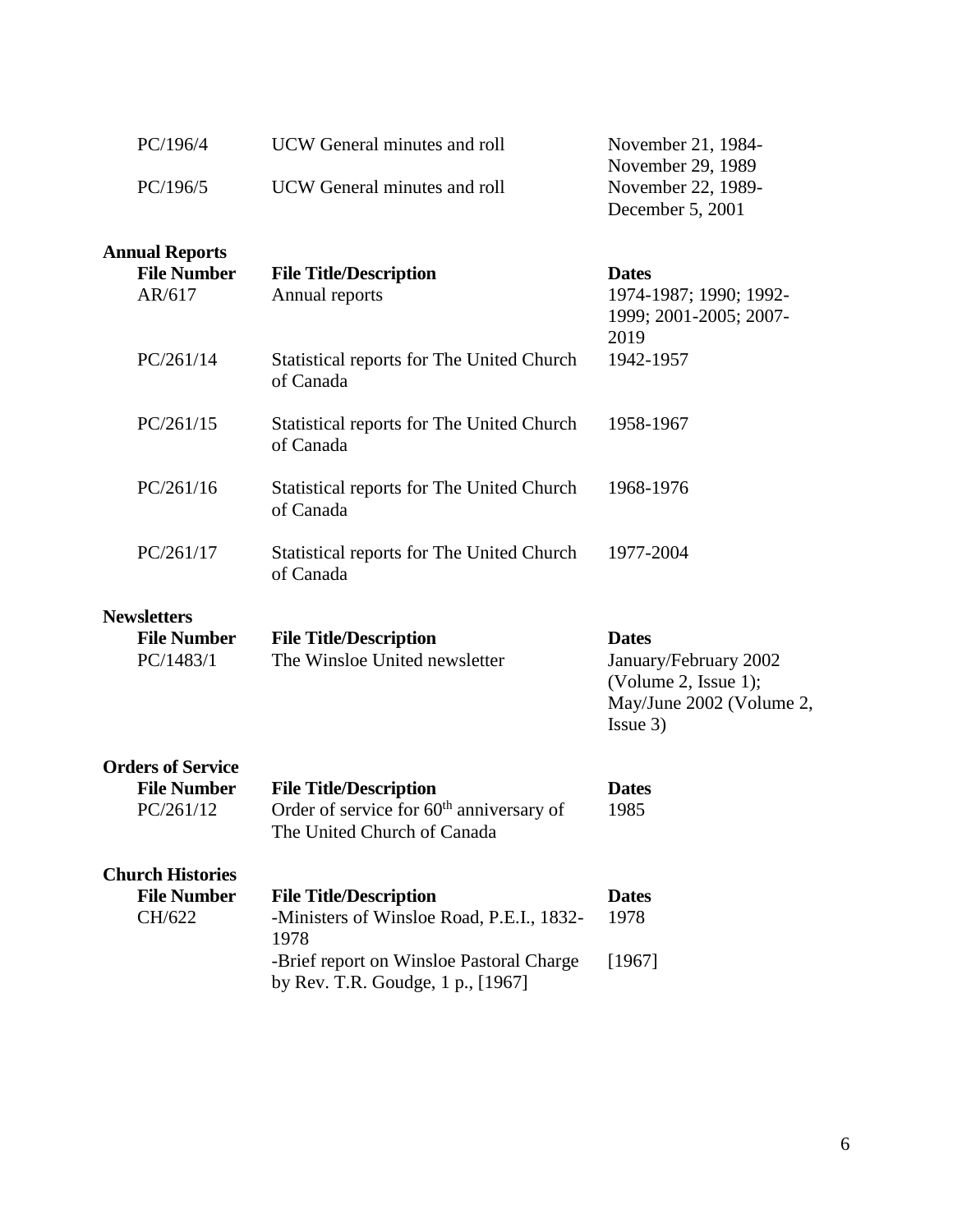<span id="page-6-0"></span>**Reference Number:** PC/623/2 **Title:** Winsloe Methodist Circuit records **Dates:** 1883; 1906-1910; 1925 **Extent:** 1 cm of textual records

**Administrative History:** Between 1870 and 1875, Charlottetown split from the Bible Christian Union Circuit which had included Union Road, Princetown Road, the Winsloes, Rustico Road, and Wheatley River. Wheatley River became the head of a circuit in 1876. This circuit included Princetown Road, Wheatley River and Rustico. Rev. Francis Metherall was the first minister of this circuit.

The congregation of Winsloe North met at Mr. Cudmore's home, known as "The Meeting House," for 25 years until a church building was erected in 1872. In 1883 the Bible Christians and Methodists merged and Winsloe Methodist Circuit appeared. In 1893 Princtown Road and Highfield became part of the Winsloe Charge. As of 1925, Winsloe Methodist Circuit included the appointments of Winsloe North, Winsloe South, Princetown Road, and Highfield. A manse was built in Winsloe in 1878.

In 1913, Winsloe and Little York appear as one circuit with two ministers and continued this way until 1916 when they are listed as separate circuits.

The land for Highfield Church was donated by Thomas and Harriet Pierce in 1865 on Lot 33 for a Wesleyan Methodist Church and the building was erected in 1868. Highfield began as part of the Cornwall circuit and remained with Cornwall until 1894 when the Winsloe circuit was re-arranged to include Highfield.

Princetown Road had had a church built in 1840 (Providence Chapel) by the Bible Christians. The building used up until amalgamation in 1925 was erected in 1861.

South Winsloe Church also began as a Bible Christian church with a building in 1850. A new church was built in 1880.

**Scope and Content:** Sous-fonds consists of a photocopy of diary and excerpts of published histories from Winsloe Methodist Circuit.

## **Note:**

**Source of supplied title proper:** Title based on contents of sous-fonds.

| <b>Church Histories</b> |                                                                               |                     |
|-------------------------|-------------------------------------------------------------------------------|---------------------|
| <b>File Number</b>      | <b>File Title/Description</b>                                                 | <b>Dates</b>        |
| PC/261/1                | Photocopy of diary (autobiography) by<br>Jabez Rice pertaining to his time in | July 1906-July 1910 |
|                         | Winsloe                                                                       |                     |
|                         | Also includes correspondence with                                             |                     |
|                         | J.H.M. Rice (1980)                                                            |                     |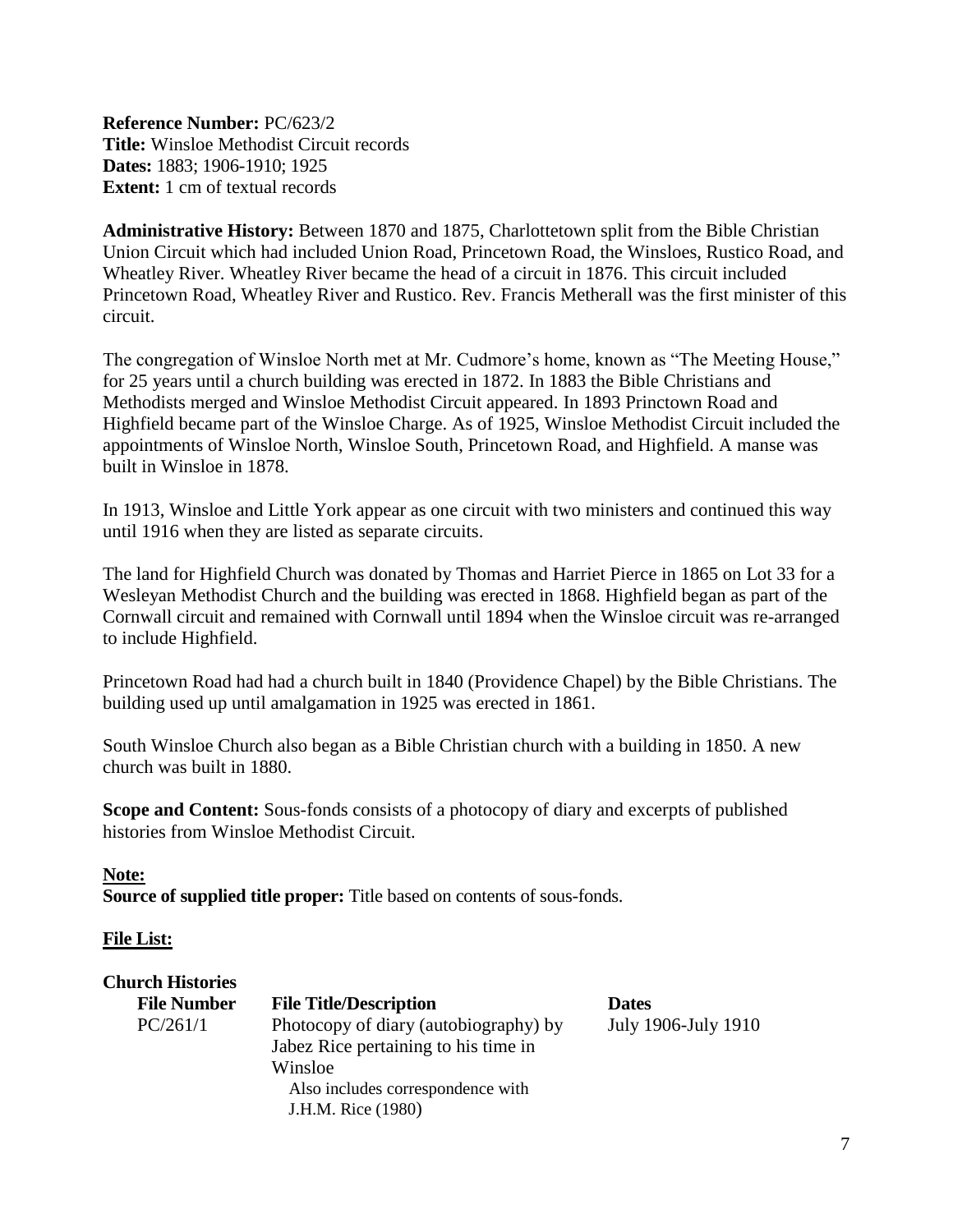| CH/622 | -Extract from <i>Methodism in Eastern</i>    | 1925 |
|--------|----------------------------------------------|------|
|        | <i>British America</i> re. Winsloe Methodist |      |
|        | Circuit by D.W. Johnson                      |      |
|        | -Extracts from Francis Metherall and His     | 1883 |
|        | Work in Prince Edward Island by John         |      |
|        | Harris                                       |      |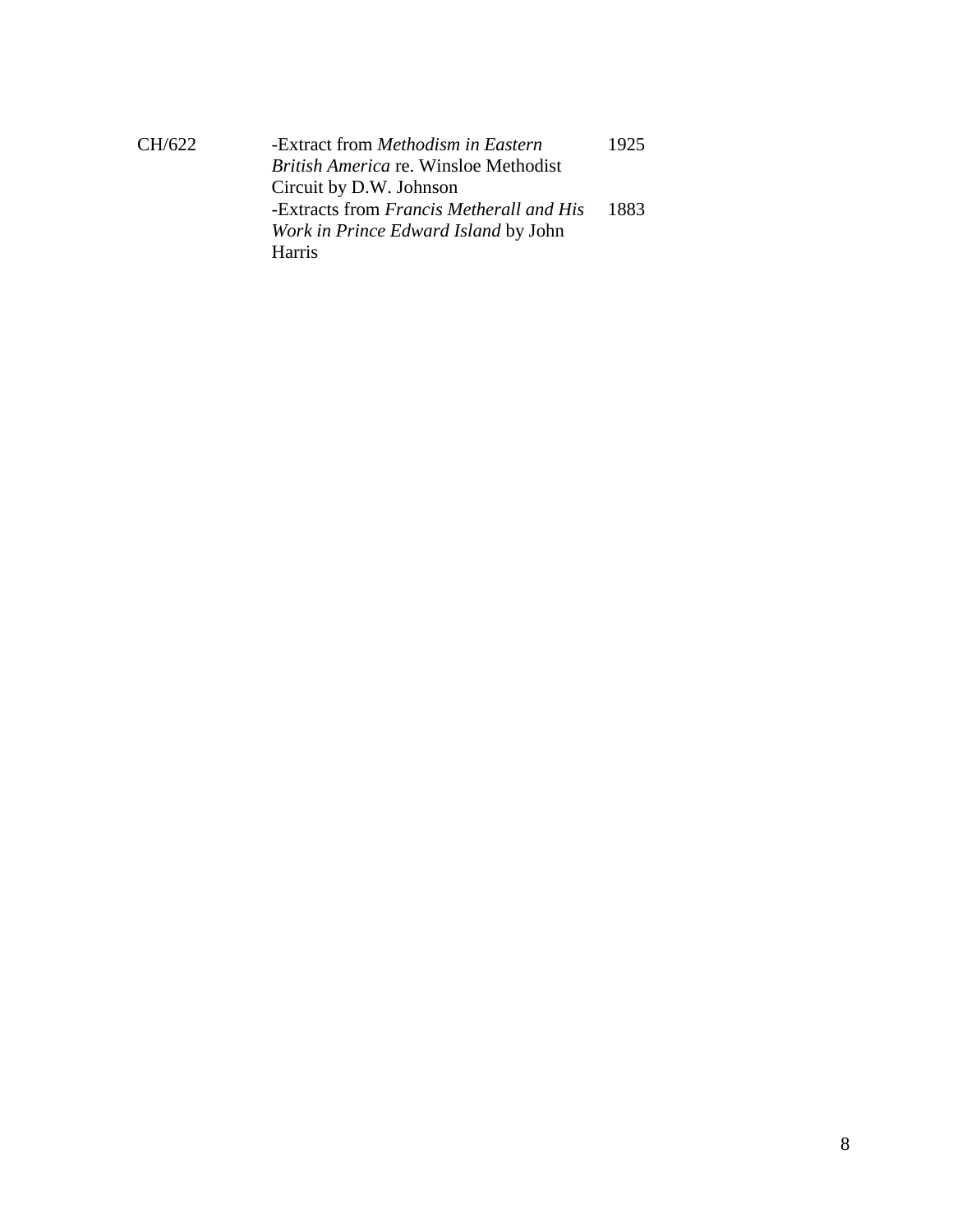<span id="page-8-0"></span>**Reference Number:** PC/623/3 **Title:** Winsloe United Church records **Dates:** 1998; 2000; 2005 **Extent:** 2 cm of textual records and 1 photograph

**Administrative History:** In 1998, the congregations of Brackley, Highfield, Princetown Road, Winsloe North, and Winsloe South amalgamated to form Winsloe United Church. A new church building was constructed at this time.

**Scope and Content:** Sous-fonds consists of a membership directory; a list of committee members; an order of service; and a photograph from Winsloe United Church. Sous-fonds is composed of the following series:

Membership Records Records of Official Board Orders of Service Photographs

## **Note:**

**Source of supplied title proper:** Title based on contents of sous-fonds.

| <b>Membership Records</b>        |                                                                 |                 |
|----------------------------------|-----------------------------------------------------------------|-----------------|
| <b>File Number</b>               | <b>File Title/Description</b>                                   | <b>Dates</b>    |
| PC/261/1                         | Pictorial membership directory                                  | 2005            |
| <b>Records of Official Board</b> |                                                                 |                 |
| <b>File Number</b>               | <b>File Title/Description</b>                                   | <b>Dates</b>    |
| PC/261/13                        | List of officers and committee members                          | 2000            |
| <b>Orders of Service</b>         |                                                                 |                 |
| <b>File Number</b>               | <b>File Title/Description</b>                                   | <b>Dates</b>    |
| PC/1470/3                        | Order of service for dedication                                 | June 21, 1998   |
| <b>Photographs</b>               |                                                                 |                 |
| <b>File Number</b>               | <b>File Title/Description</b>                                   | <b>Dates</b>    |
| V/1/111                          | <b>Exterior of Winsloe United Church</b><br>Col. 9 cm x 12.9 cm | $[1970s-1980s]$ |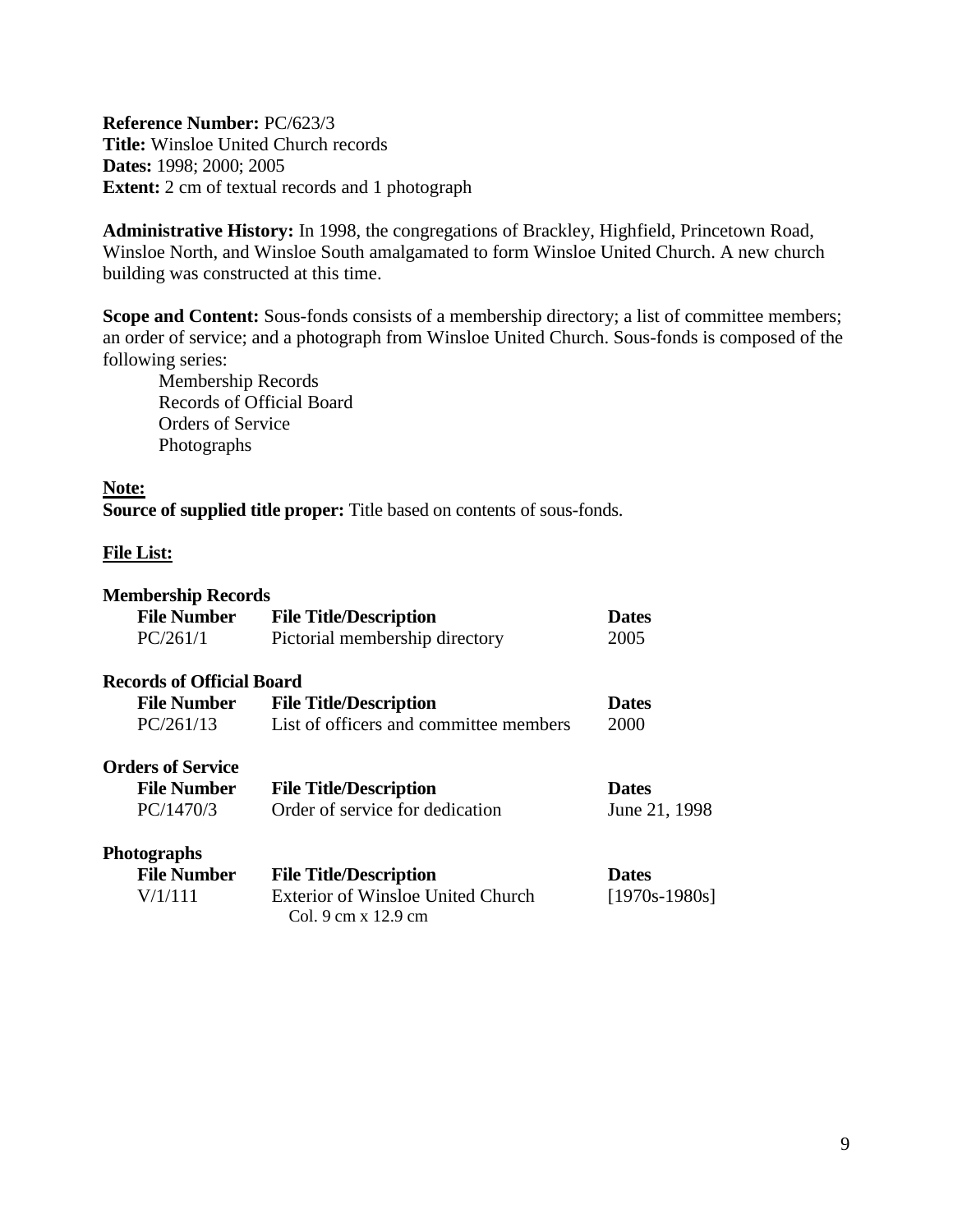<span id="page-9-0"></span>**Reference Number:** PC/623/4 **Title:** Brackley United Church records **Dates:** 1950-1991; 1998 **Extent:** 10.3 cm of textual records

**Administrative History:** As early as 1854, Brackley was opened as a preaching station in connection with the Church of Scotland. A church was built around this time but was later laid to ruin by a severe gale.

A Methodist church in Brackley was erected in 1863. Renovations were undertaken in 1900 and 1922. In 1925, Brackley Methodist Church became Brackley United Church as part of the York-Marshfield Pastoral Charge. The interior of the church was remodeled in 1954. Brackley United Church became part of the Winsloe Pastoral Charge in 1967.

In 1998, the congregations of Brackley, Highfield, Princetown Road, Winsloe North, and Winsloe South amalgamated to form Winsloe United Church. A new church building was constructed at this time.

**Scope and Content:** Sous-fonds consists of minutes; an order of service; and an unpublished history from Brackley United Church. Sous-fonds is composed of the following series:

Records of Women's Organizations Orders of Service Church Histories

## **Note:**

**Source of supplied title proper:** Title based on contents of sous-fonds.

## **File List:**

#### **Records of Women's Organizations**

| <b>File Number</b> | <b>File Title/Description</b>                 | <b>Dates</b>                           |
|--------------------|-----------------------------------------------|----------------------------------------|
| PC/198/9           | WMS minutes and roll                          | October 4, 1950-March 7,<br>1955       |
| PC/198/10          | WMS minutes and roll                          | April 6, 1955-December<br>1959         |
| PC/261/6           | WMS Evening Auxiliary/UCW minutes<br>and roll | January 6, 1960-August 5,<br>1964      |
| PC/261/7           | UCW minutes and roll                          | September 2, 1964-March<br>1970        |
| PC/261/8           | UCW minutes and roll                          | April 1, 1970-July 7, 1976             |
| PC/261/9           | UCW minutes and roll                          | September 1, 1976-<br>November 4, 1982 |
| PC/261/10          | UCW minutes and roll                          | December 2, 1982-<br>February 8, 1991  |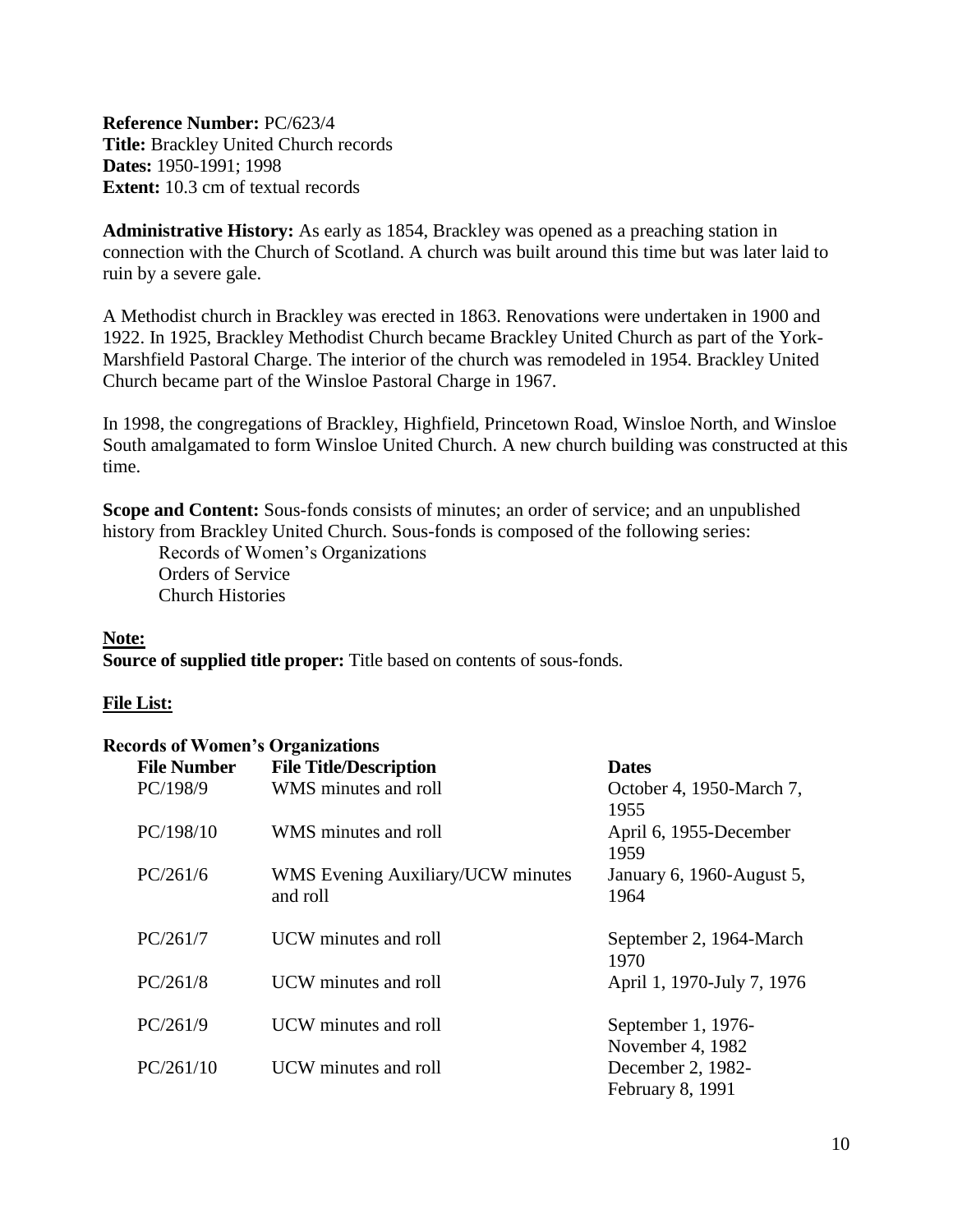| <b>Orders of Service</b> |                                                                                                      |                |
|--------------------------|------------------------------------------------------------------------------------------------------|----------------|
| <b>File Number</b>       | <b>File Title/Description</b>                                                                        | <b>Dates</b>   |
| PC/1469/29               | Order of service for a Service of<br>Remembrance and Celebration of the Life<br>of This Congregation | March 15, 1998 |
| $\Gamma$ <sub>1</sub>    |                                                                                                      |                |

### **Church Histories File Num**

| <b>File Number</b> | <b>File Title/Description</b>       | <b>Dates</b> |
|--------------------|-------------------------------------|--------------|
| CH/622             | "A Short History of Brackley United | n.d.         |
|                    | Church," $1 p.$                     |              |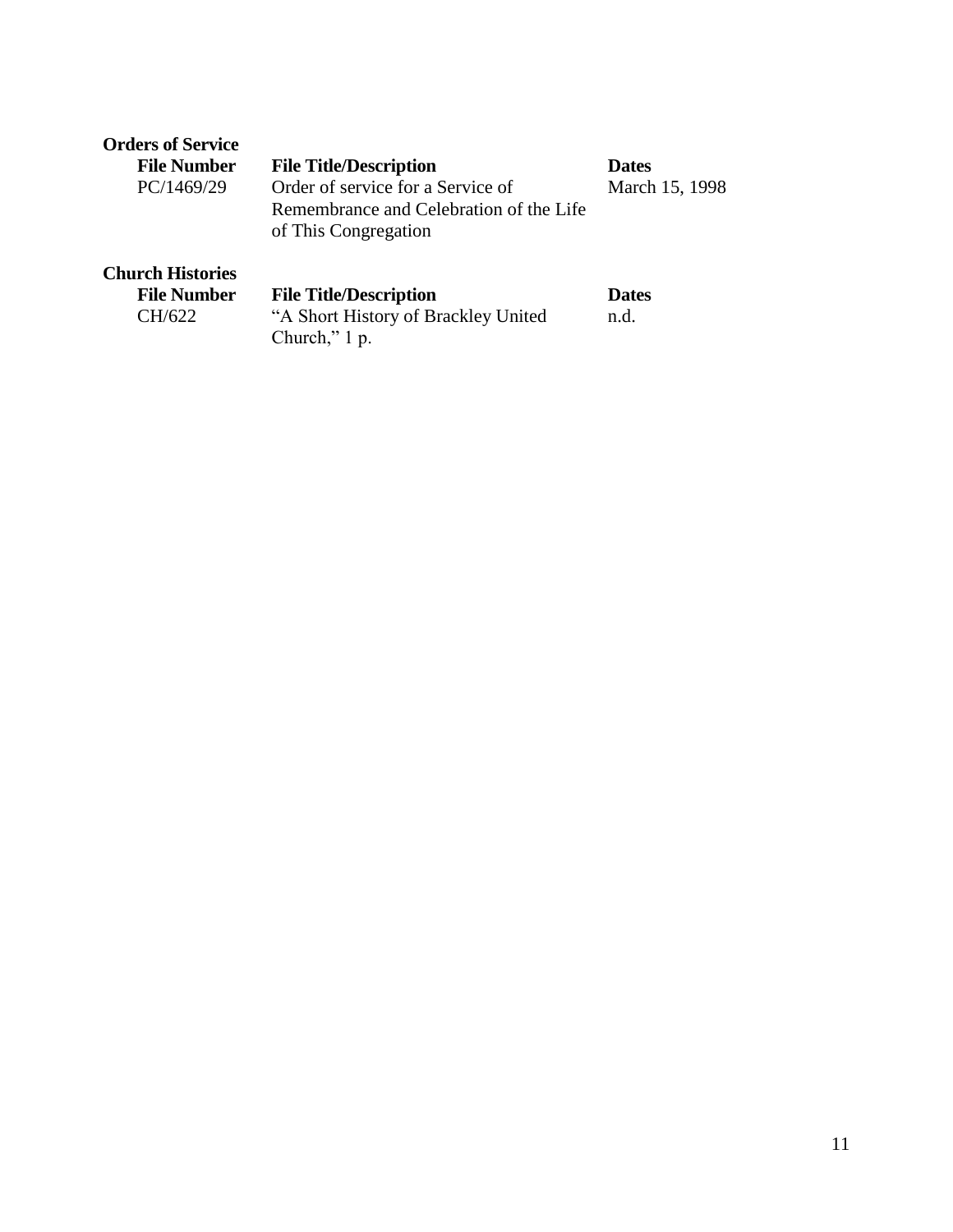<span id="page-11-0"></span>**Reference Number:** PC/623/5 **Title:** Highfield United Church records **Dates:** 1946-1957; 1962-1995; 1998 **Extent:** 8.4 cm of textual records

**Administrative History:** In 1925, the Methodist church in Highfield became Highfield United Church as part of the Winsloe Pastoral Charge. In 1946, extensive work was done on the church and in 1956, more land was acquired from Ralph and Myrtle Gay for \$1.00. At this time, the church building was turned around and further renovations were completed.

In 1998, the congregations of Brackley, Highfield, Princetown Road, Winsloe North, and Winsloe South amalgamated to form Winsloe United Church. A new church building was constructed at this time.

**Scope and Content:** Sous-fonds consists of minutes; financial records; a scrapbook; reports; an order of service; and unpublished histories from Highfield United Church. Sous-fonds is composed of the following series:

Records of Women's Organizations Orders of Service Church Histories

## **Note:**

**Source of supplied title proper:** Title based on contents of sous-fonds.

## **File List:**

#### **Records of Women's Organizations**

| <b>File Number</b><br>PC/197/9 | <b>File Title/Description</b><br>Women's Association:<br>-History of Highfield WA (1946-1961)<br>-Scrapbook of newspaper clippings (1961;<br>1965-1967)<br>-List of members (October 25, 1946)<br>-Report of Highfield UCW (1967)<br>-Financial statement (1968)<br>-Report of Highfield UCW (1962)<br>-Programme of memorial service | <b>Dates</b>                        |
|--------------------------------|---------------------------------------------------------------------------------------------------------------------------------------------------------------------------------------------------------------------------------------------------------------------------------------------------------------------------------------|-------------------------------------|
| PC/197/10                      | WA minutes (October 25, 1946) and<br>financial records (1946-1957)                                                                                                                                                                                                                                                                    | 1946-1957                           |
| PC/197/11                      | UCW minutes and roll                                                                                                                                                                                                                                                                                                                  | January 23, 1962-<br>September 1968 |
| PC/197/12                      | UCW minutes and roll                                                                                                                                                                                                                                                                                                                  | December 1968-November<br>1975      |
| PC/197/13                      | UCW minutes and roll                                                                                                                                                                                                                                                                                                                  | January 1976-March 1982             |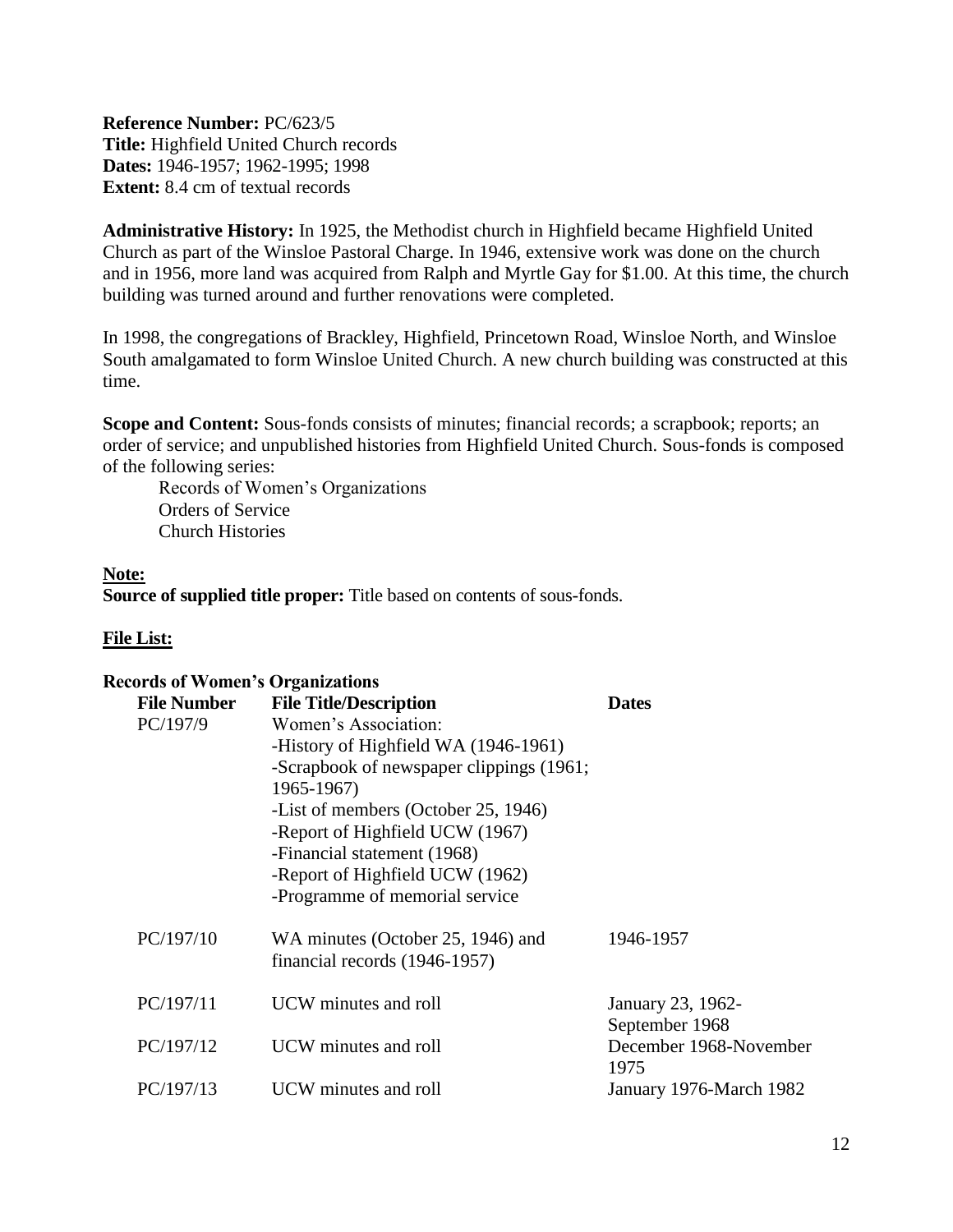| PC/198/1                          |                                  | UCW minutes and roll                                                                                                                                                                                                                                    | April 13, 1982-December<br>12, 1989              |
|-----------------------------------|----------------------------------|---------------------------------------------------------------------------------------------------------------------------------------------------------------------------------------------------------------------------------------------------------|--------------------------------------------------|
| PC/198/2                          |                                  | UCW minutes and roll                                                                                                                                                                                                                                    | January 9, 1990-December<br>12, 1995             |
|                                   | PC/198/23                        | UCW treasurer's book                                                                                                                                                                                                                                    | 1969-1986                                        |
| <b>Orders of Service</b>          | <b>File Number</b><br>PC/1469/29 | <b>File Title/Description</b><br>Order of service for A Service of<br>Remembrance and Celebration of the Life<br>of This Congregation                                                                                                                   | <b>Dates</b><br>March 22, 1998                   |
| <b>Church Histories</b><br>CH/622 | <b>File Number</b>               | <b>File Title/Description</b><br>-"Highfield Church History, 1868-1978"<br>by Mrs. John Weeks<br>-"Highfield United Church, 1867-1970,"<br>11 pp.<br>-Extracts from a historical sketch read at<br>the 80 <sup>th</sup> anniversary of Highfield United | <b>Dates</b><br>October 29, 1978<br>1970<br>n.d. |
|                                   |                                  | Church<br>-Historical Sketch of Highfield United<br>Church prepared for 80 <sup>th</sup> anniversary, 3<br>pp.                                                                                                                                          | October 10, 1948                                 |
|                                   |                                  | -History of Highfield Cemetery<br>(associated with Presbyterian Church)<br>read at memorial service, 3 pp., n.d.                                                                                                                                        | n.d.                                             |
|                                   |                                  | -"Highfield United Church, 1868-1970,"<br>26 pp.                                                                                                                                                                                                        | 1970                                             |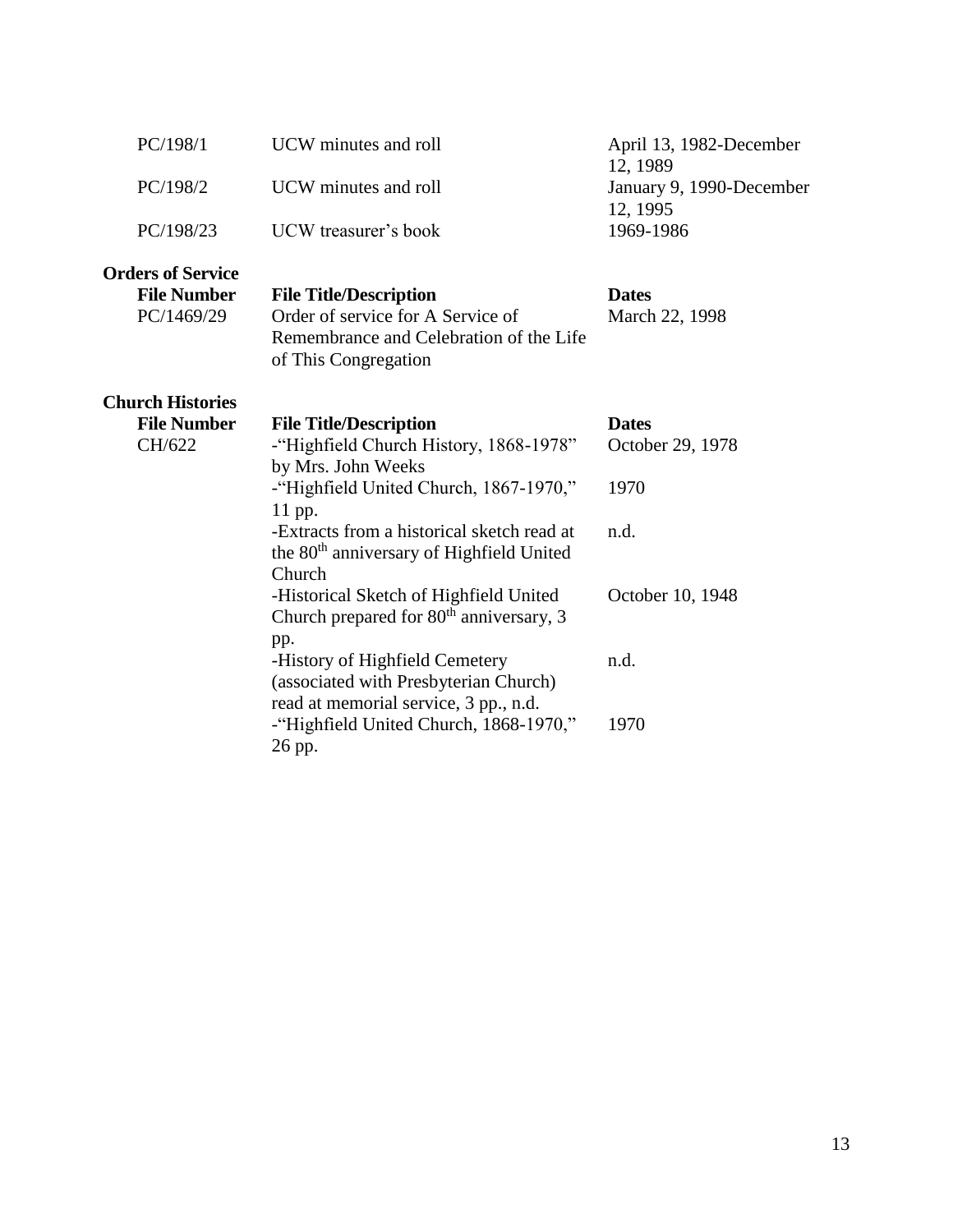<span id="page-13-0"></span>**Reference Number:** PC/623/6 **Title:** Princetown Road United Church records **Dates:** 1961; 1969-1999 **Extent:** 88.3 cm of textual records

**Administrative History:** In 1925, the Methodist church in Princetown became Princetown Road United Church as part of the Winsloe Pastoral Charge. In 1998, the congregations of Brackley, Highfield, Princetown Road, Winsloe North, and Winsloe South amalgamated to form Winsloe United Church. A new church building was constructed at this time.

**Scope and Content:** Sous-fonds consists of minutes; financial records; correspondence; an order of service; a cemetery plot map; and unpublished histories from Princetown Road United Church. Sous-fonds is composed of the following series:

Cemetery Records Records of Women's Organizations Orders of Service Church Histories

## **Note:**

**Source of supplied title proper:** Title based on contents of sous-fonds.

| <b>Cemetery Records</b><br><b>File Number</b><br>$PC/655/\text{os}$ | <b>File Title/Description</b><br>Plot map of Princetown Road United<br><b>Church Cemetery</b>        | <b>Dates</b><br>n.d                    |
|---------------------------------------------------------------------|------------------------------------------------------------------------------------------------------|----------------------------------------|
| <b>Records of Women's Organizations</b>                             |                                                                                                      |                                        |
| <b>File Number</b>                                                  | <b>File Title/Description</b>                                                                        | <b>Dates</b>                           |
| PC/198/4                                                            | UCW minutes and roll                                                                                 | June 7, 1972-July 6, 1977              |
| PC/198/5                                                            | UCW minutes and roll                                                                                 | September 7, 1977-October<br>6, 1982   |
| PC/198/6                                                            | UCW minutes and roll                                                                                 | November 3, 1982-July 5,<br>1989       |
| PC/198/7                                                            | UCW minutes and roll                                                                                 | September 6, 1989-<br>December 5, 1995 |
| PC/198/8                                                            | UCW treasurer's book                                                                                 | 1965-July 1999                         |
| <b>Orders of Service</b>                                            |                                                                                                      |                                        |
| <b>File Number</b>                                                  | <b>File Title/Description</b>                                                                        | <b>Dates</b>                           |
| PC/1469/29                                                          | Order of Service for A Service of<br>Remembrance and Celebration of the Life<br>of This Congregation | February 15, 1998                      |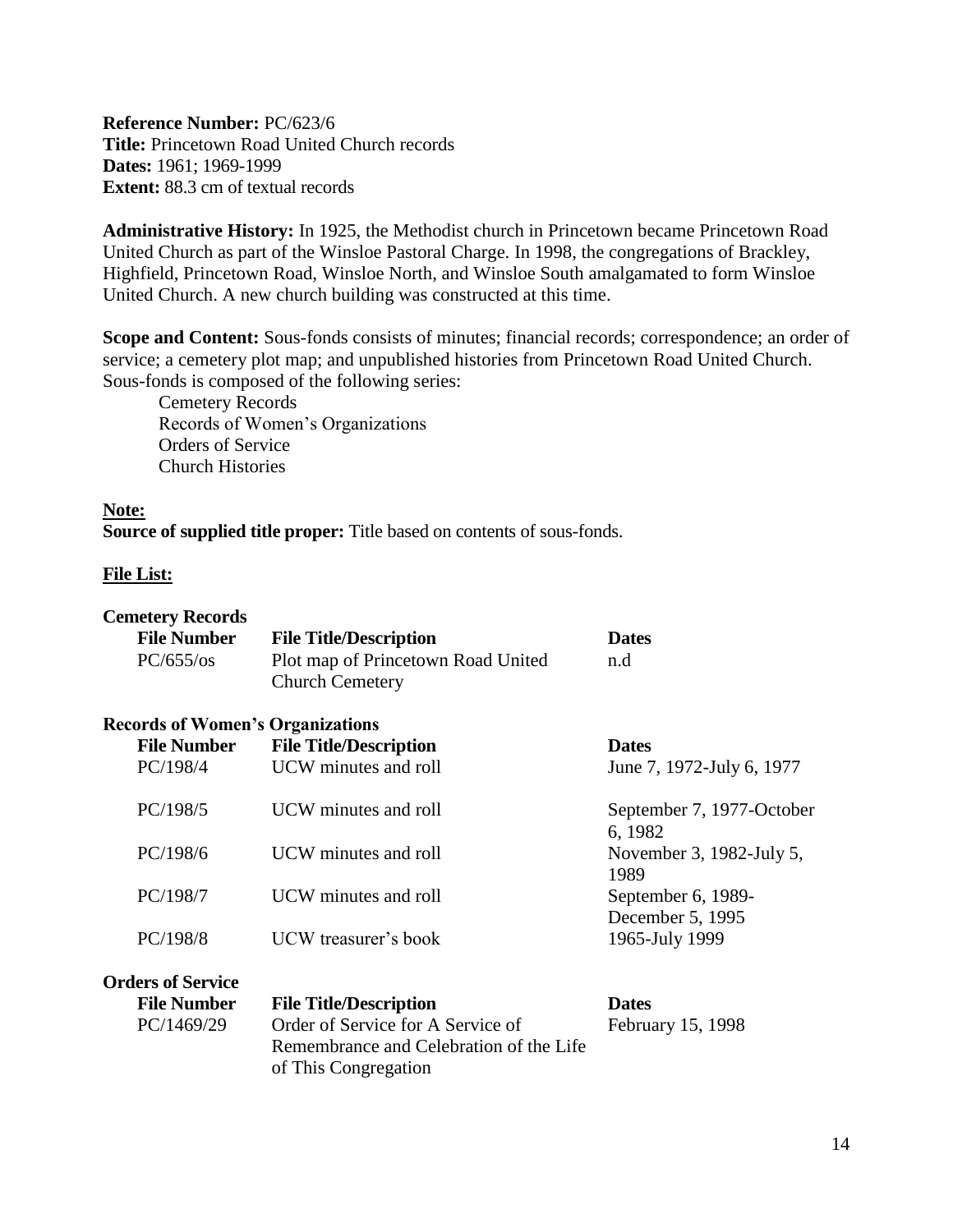| <b>Church Histories</b> |                                                    |              |
|-------------------------|----------------------------------------------------|--------------|
| <b>File Number</b>      | <b>File Title/Description</b>                      | <b>Dates</b> |
| PC/261/11               | Correspondence and histories re. 100 <sup>th</sup> | 1961         |
|                         | anniversary                                        |              |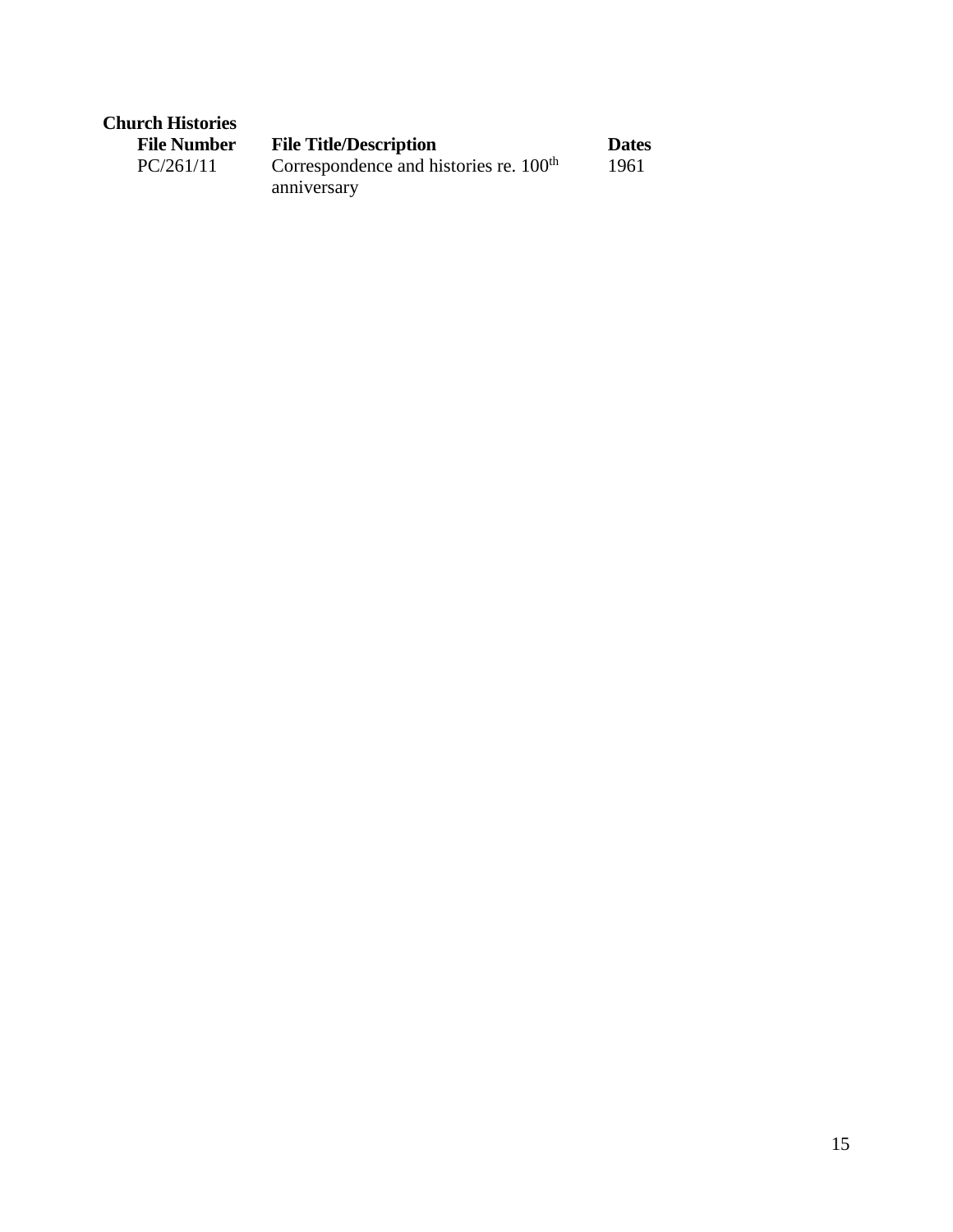<span id="page-15-0"></span>**Reference Number:** PC/623/7 **Title:** Winsloe North United Church records **Dates:** 1952-1961; 1969-1982; 1985; 1990-1998 **Extent:** 4.2 cm of textual records

**Administrative History:** In 1925, the Methodist church in Winsloe North became Winsloe North United Church as part of the Winsloe Pastoral Charge. In 1998, the congregations of Brackley, Highfield, Princetown Road, Winsloe North, and Winsloe South amalgamated to form Winsloe United Church. A new church building was constructed at this time.

**Scope and Content:** Sous-fonds consists of minutes; attendance records; an order of service; correspondence; a minister's address; and an unpublished history from Winsloe North United Church. Sous-fonds is composed of the following series:

Records of Women's Organizations Orders of Service Church Histories

## **Note: Source of supplied title proper:** Title based on contents of sous-fonds.

| <b>Records of Women's Organizations</b> |                                                                                                      |                                        |
|-----------------------------------------|------------------------------------------------------------------------------------------------------|----------------------------------------|
| <b>File Number</b>                      | <b>File Title/Description</b>                                                                        | <b>Dates</b>                           |
| PC/196/6                                | WMS minutes and roll                                                                                 | December 3, 1952-<br>February 22, 1961 |
| PC/196/7                                | UCW minutes, roll, and life membership<br>list                                                       | January 1969-November<br>1982          |
| PC/196/8                                | UCW minutes and roll                                                                                 | February 1990-December<br>1998         |
| <b>Orders of Service</b>                |                                                                                                      |                                        |
| <b>File Number</b>                      | <b>File Title/Description</b>                                                                        | <b>Dates</b>                           |
| PC/1469/29                              | Order of service for A Service of<br>Remembrance and Celebration of the Life<br>of This Congregation | March 8, 1998                          |
| <b>Church Histories</b>                 |                                                                                                      |                                        |
| <b>File Number</b>                      | <b>File Title/Description</b>                                                                        | <b>Dates</b>                           |
| PC/261/10                               | -Text of minister's address to Cudmore<br>reunion at Winsloe North United Church                     | June 22, 1985                          |
|                                         | -History of Winsloe North United Church<br>$(1872 - 1972)$                                           | 1972                                   |
|                                         | -Correspondence re. congratulations on<br>anniversary, 2 pieces                                      | 1972                                   |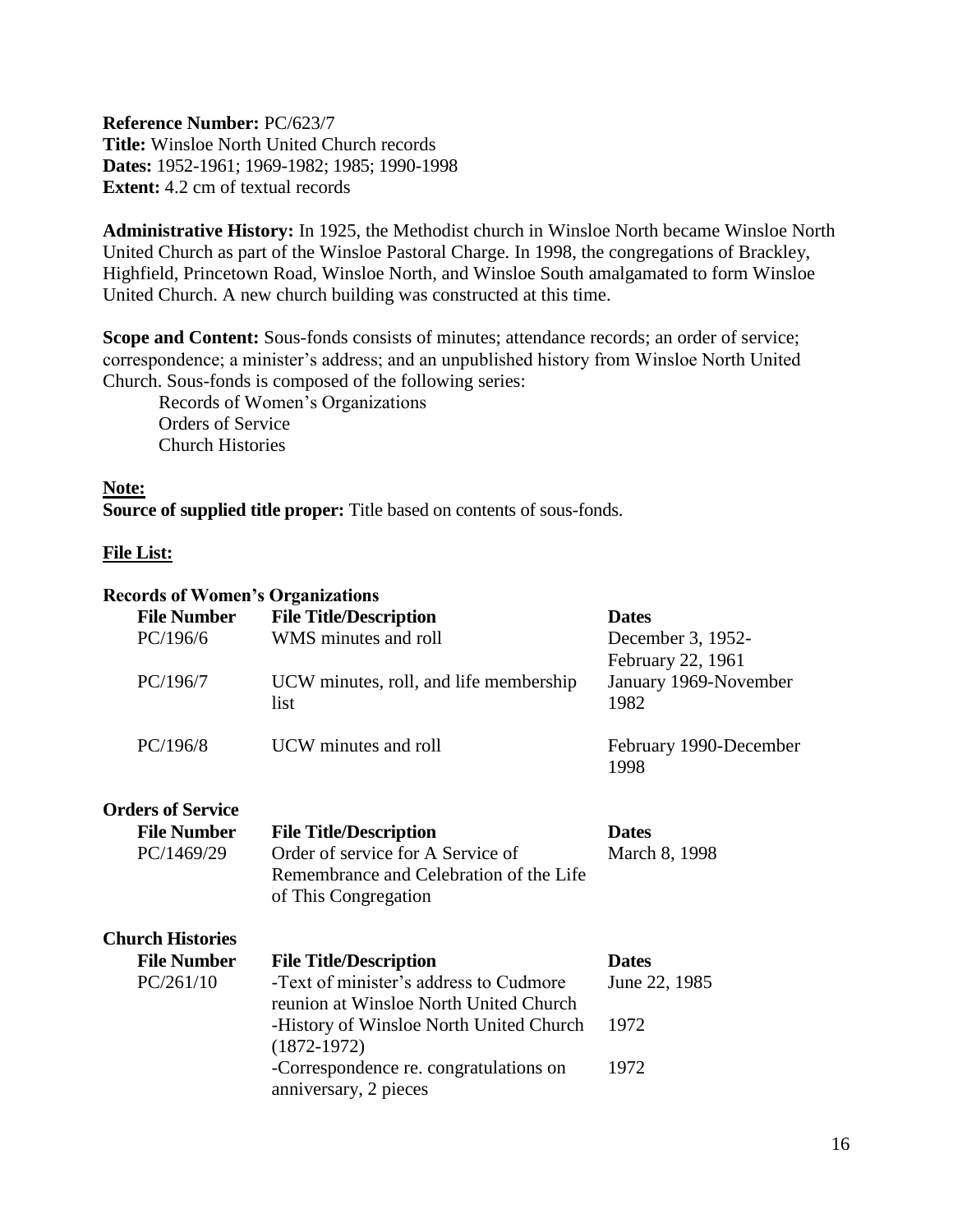| CH/622 | "Winsloe North United Church, 1872- | 1972 |
|--------|-------------------------------------|------|
|        | $1972$ ," 1 p.                      |      |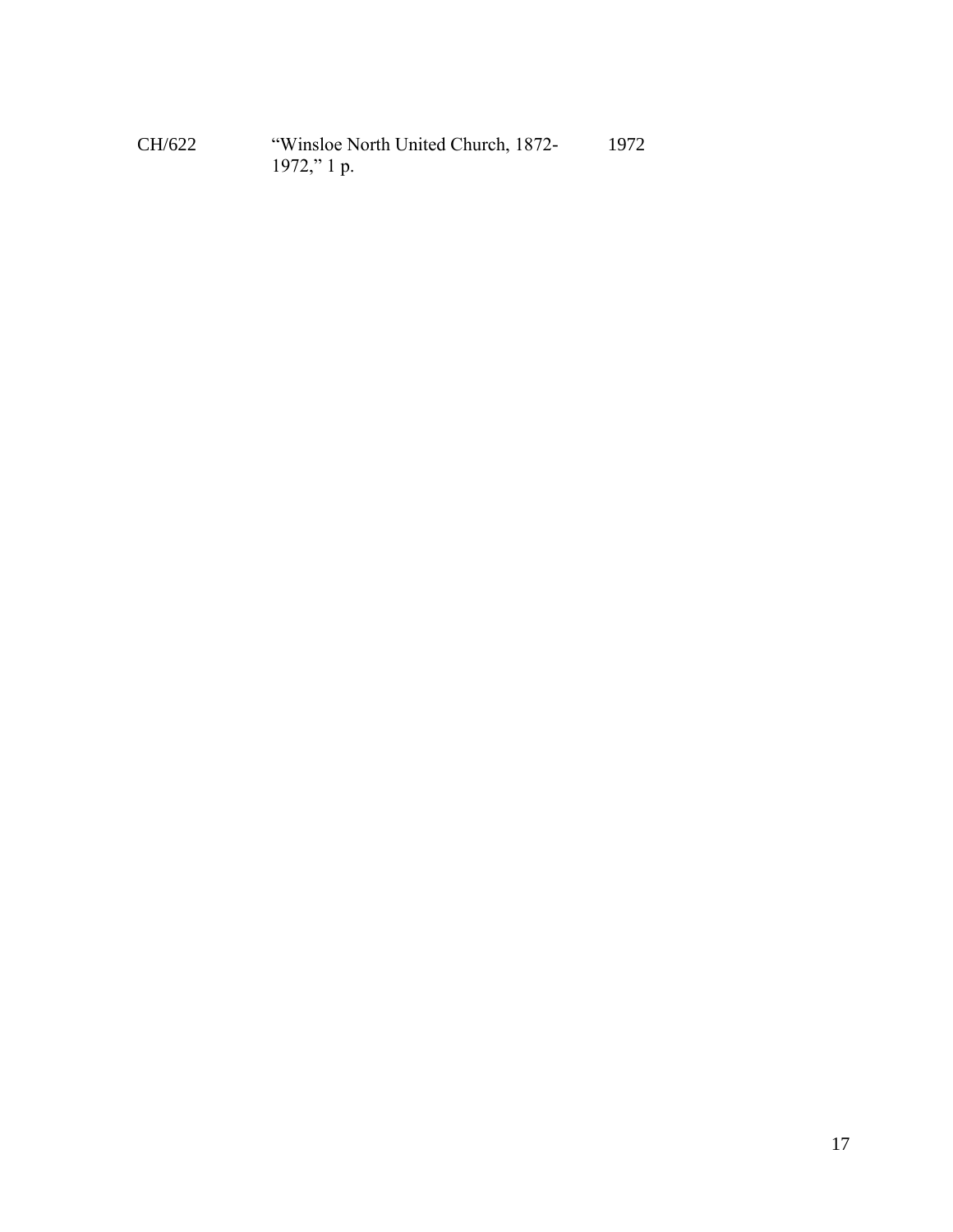<span id="page-17-0"></span>**Reference Number:** PC/623/8 **Title:** Winsloe South United Church records **Dates:** 1928-1961; 1980; 1982-1996 **Extent:** 6.4 cm of textual records

**Administrative History:** In 1925, the Methodist church in Winsloe South became Winsloe South United Church as part of the Winsloe Pastoral Charge. In 1998, the congregations of Brackley, Highfield, Princetown Road, Winsloe North, and Winsloe South amalgamated to form Winsloe United Church. A new church building was constructed at this time.

**Scope and Content:** Sous-fonds consists of minutes; legal documents; orders of service; correspondence; and an unpublished history. Sous-fonds is composed of the following series:

Legal/Property Records Record of Women's Organizations Orders of Service Church Histories

#### **Note:**

**Source of supplied title proper:** Title based on contents of sous-fonds.

#### **File List:**

| <b>Legal/Property Records</b>           |                               |                                        |  |  |  |
|-----------------------------------------|-------------------------------|----------------------------------------|--|--|--|
| <b>File Number</b>                      | <b>File Title/Description</b> | <b>Dates</b>                           |  |  |  |
| PC/261/4                                | Estate of Ethel P. Coles      | 1965                                   |  |  |  |
| <b>Records of Women's Organizations</b> |                               |                                        |  |  |  |
| <b>File Number</b>                      | <b>File Title/Description</b> | <b>Dates</b>                           |  |  |  |
| PC/197/1                                | WMS minutes and roll          | January 4, 1928-May 26,<br>1937        |  |  |  |
| PC/197/2                                | WMS minutes and roll          | June 1, 1937-December 27,<br>1944      |  |  |  |
| PC/197/3                                | WMS minutes and roll          | January 24, 1945-<br>December 18, 1950 |  |  |  |
| PC/197/4                                | WMS minutes and roll          | January 10, 1951-March<br>1956         |  |  |  |
| PC/197/5                                | WMS minutes and roll          | April 1956-December 1960               |  |  |  |
| PC/197/6                                | WMS minutes and roll          | January 10, 1961-                      |  |  |  |
|                                         |                               | November 1961                          |  |  |  |
| PC/197/7                                | WMS minutes and roll          | December 2, 1958-                      |  |  |  |
|                                         |                               | December 1961                          |  |  |  |
| PC/197/8                                | WMS minutes and roll          | September 7, 1982-January              |  |  |  |

4, 1996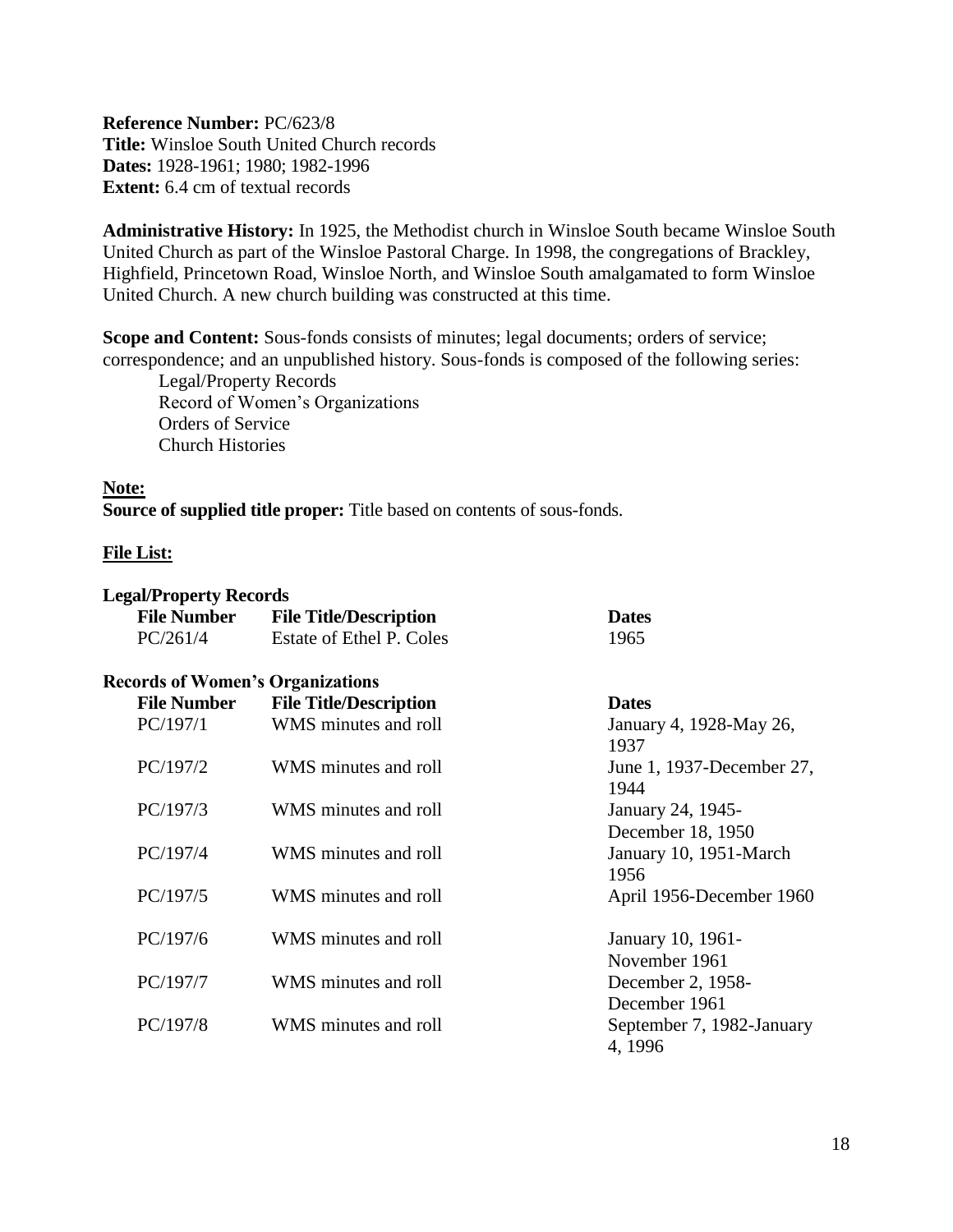| <b>Orders of Service</b> |                                                                                                                                                 |                |
|--------------------------|-------------------------------------------------------------------------------------------------------------------------------------------------|----------------|
| <b>File Number</b>       | <b>File Title/Description</b>                                                                                                                   | <b>Dates</b>   |
| PC/1469/29               | Order of Service for A Service of<br>Remembrance and Celebration of the Life<br>of This Congregation                                            | March 29, 1998 |
| <b>Church Histories</b>  |                                                                                                                                                 |                |
| <b>File Number</b>       | <b>File Title/Description</b>                                                                                                                   | <b>Dates</b>   |
| PC/261/8                 | <b>Historical Sketch of South Winsloe</b><br>Jubilee Anniversary (1880-1930), mss., 17<br>pp.                                                   | 1930           |
| PC/261/9                 | Correspondence, orders of service, and<br>histories                                                                                             | 1980           |
| PC/622                   | South Winsloe United Church History:<br>Marking 148 Years of Worship in This<br>Community, 1832-1980, 39 pp.<br>Also includes list of memorials | 1980           |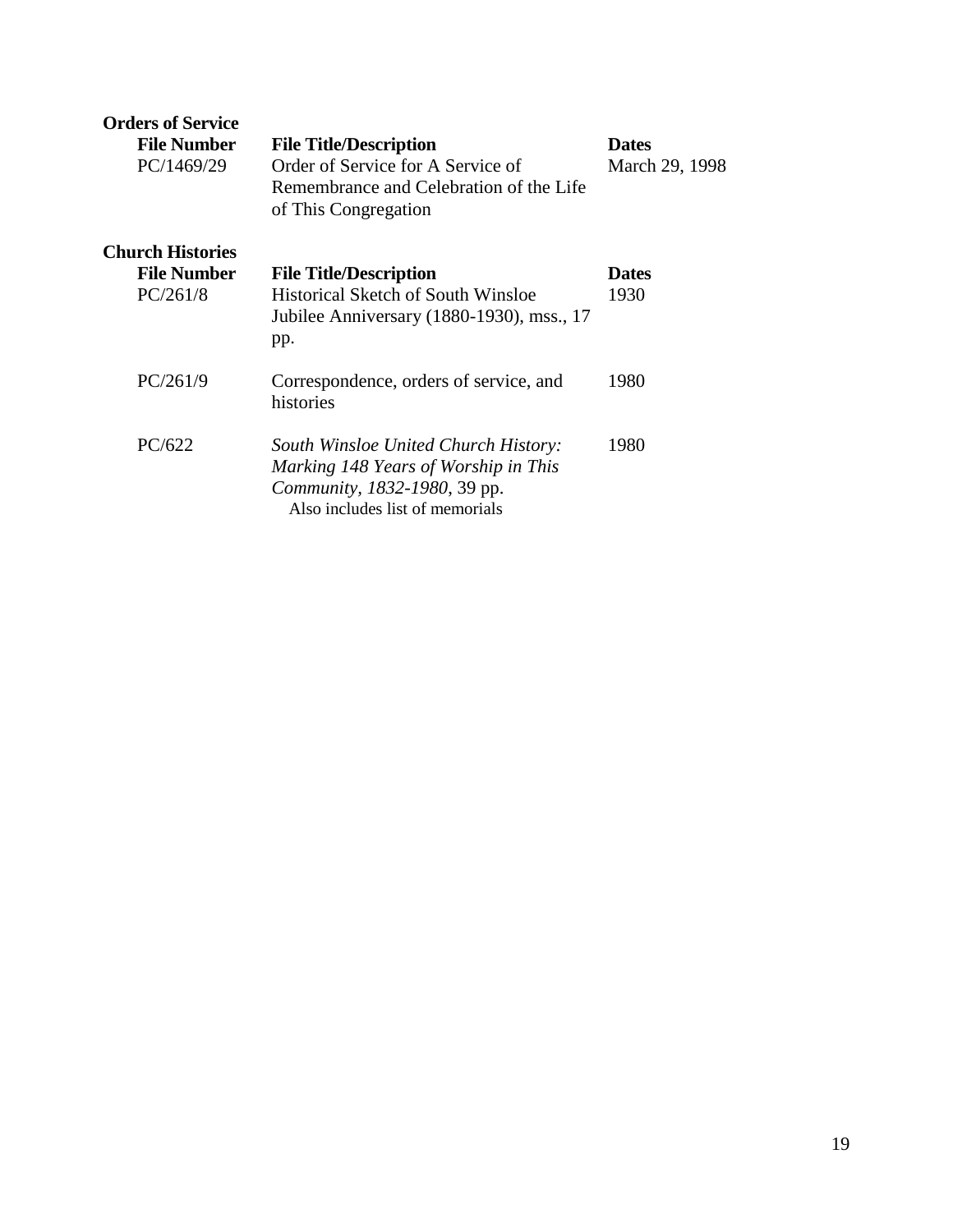## **Ministers of Winsloe Bible Christian Circuit**

<span id="page-19-0"></span>1832-1834: Frances Metherall 1834-1839: Philip James 1839-1841: Richard Cotton 1841-1843: Absolom Pickings 1843-1844: John Watson Butcher 1844-1850: William Callaway 1850-1881: Jacob Gale; Richard B. Rowe; Edward A. Tonkin 1881-1884: W.H. Spargo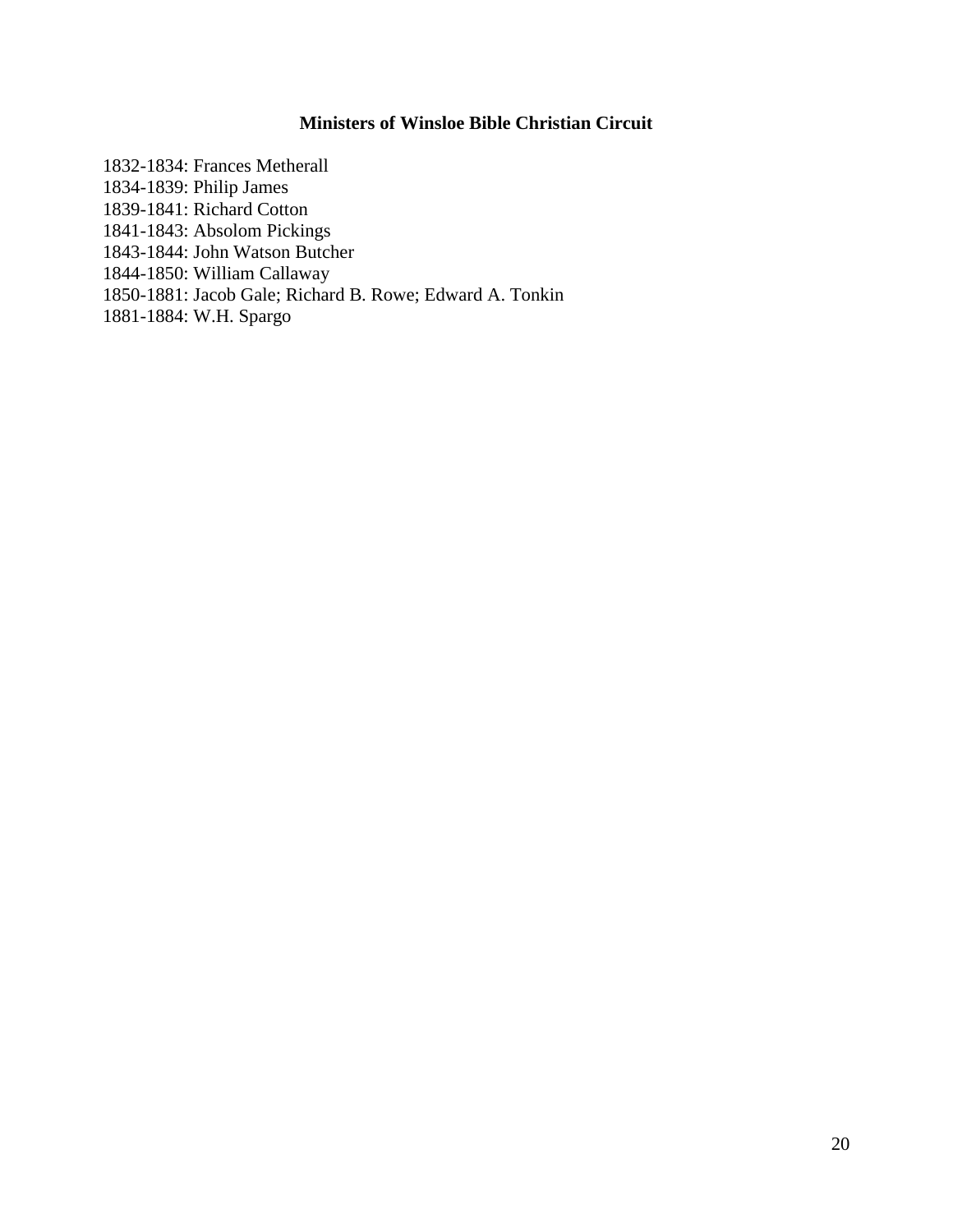### **Ministers of Cornwall Methodist Circuit**

<span id="page-20-0"></span>1867-1870: J. Winterbotham 1870-1873: E. Evans 1873-1876: G.D. Huestis 1876-1879: H.P. Cowperwaithe 1870-1882: S.R. Ackman 1882-1885: H.P. Cowperwaithe 1885-1888: W.W. Lodge 1888-1890: D.D. Moore 1890-1893: E.C. Turner 1893-1894: S.H. Rice

#### **Ministers of Winsloe Methodist Circuit**

<span id="page-20-1"></span>1884-1886: W.H. Spargo 1886-1889: Elias Slackford 1889-1892: W.J. Kirby 1892-1895: Thomas Stebbings 1895-1897: W.J. Howard 1897-1900: A.D. MacLeod 1900-1903: J. Parkins 1903-1906: F. Frizzle 1906-1910: J.M. Rice 1910-1913: L.J. Watson

## **Ministers of Little York and Winsloe Methodist Circuit**

<span id="page-20-2"></span>1913-1914: E.A. Westmorland and F.A. Littlejohns (with Little York) 1914-1916: E.A. Westmorland and J.L. Lund

#### **Ministers of Winsloe Methodist Circuit**

1916-1917: George Elliott 1917-1918: F.W. Sawdon 1918-1919: Supplied from Charlottetown 1919-1922: O.H. Peters 1922-1925: C. Graham